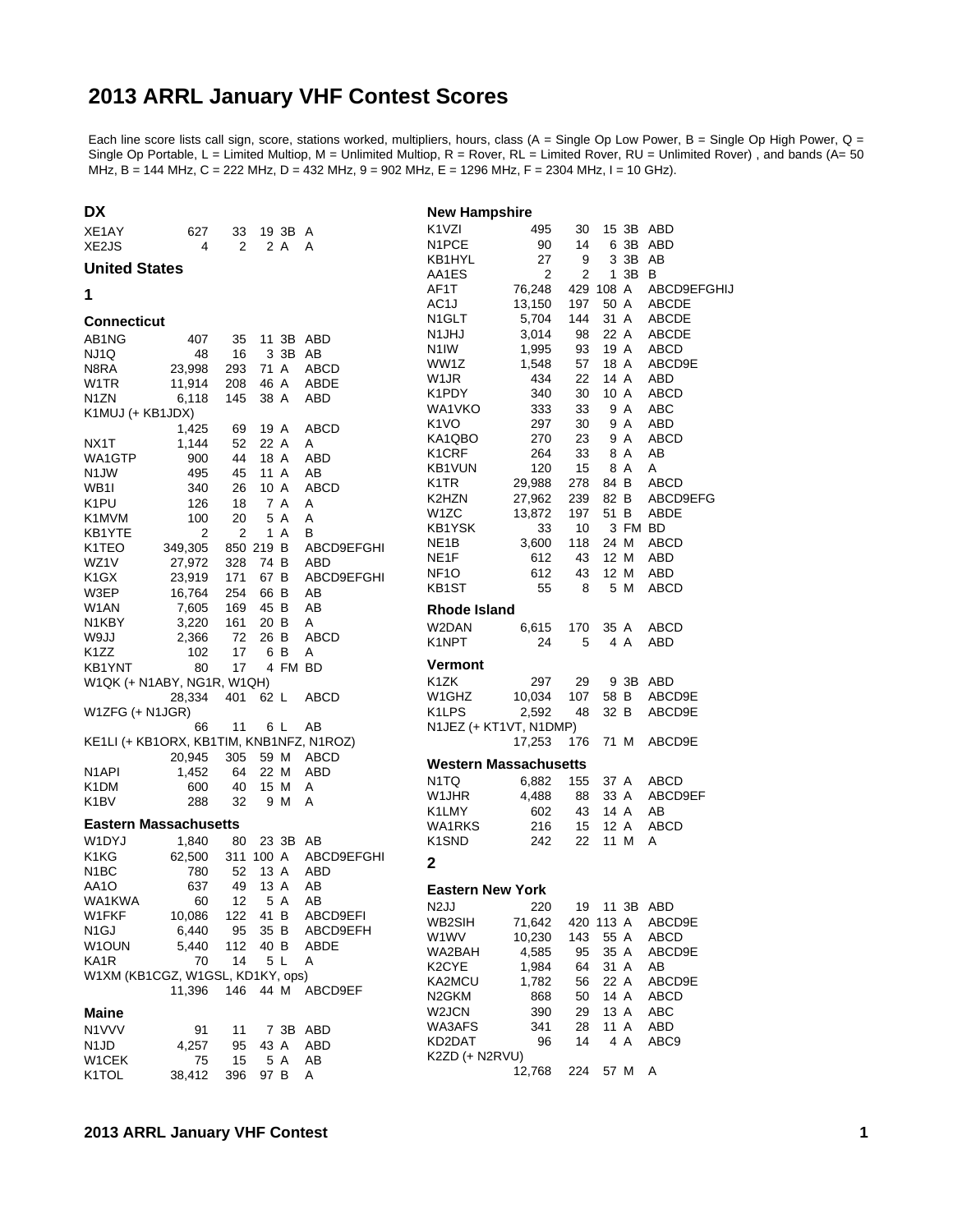| <b>New York City-Long Island</b> |           |     |      |       |              |
|----------------------------------|-----------|-----|------|-------|--------------|
| N <sub>2</sub> SLO               | 2,080     | 87  |      | 20 3B | ABD          |
| WB2JAY                           | 23,499    | 250 |      | 63 A  | ABCD9E       |
| NY2NY                            | 9,024     | 142 |      | 48 A  | <b>ABCDE</b> |
| KD2AVU                           | 5,960     | 113 | 40 A |       | ABCD         |
| K2TTM                            | 315       | 35  |      | 9 A   | Α            |
| KC2JRQ                           | 126       | 16  |      | 7 A   | ABCD         |
| WV2C                             | 78        | 9   |      | 6 A   | ABCD         |
| W2GH (W2JSJ, op)                 |           |     |      |       |              |
|                                  | 440       | 40  | 11 L |       | AВ           |
| W2OSR                            | 1,056     | 60  |      | 16 M  | ABD          |
| WB2AMU                           | 915       | 49  |      | 15 Q  | ABCD         |
| <b>Northern New Jersey</b>       |           |     |      |       |              |
| K2UNK                            | 1,230     | 82  |      | 15 3B | A            |
| W2JEK                            | 405       | 45  |      | 9 3B  | AB           |
| K2NUD                            | 9,225     | 196 |      | 41 A  | ABCD         |
| WB2SNN                           | 7,009     | 108 |      | 43 A  | ABCD9E       |
| N <sub>2</sub> CSP               | 2,480     | 77  |      | 31 A  | ABCD         |
| W2NPR                            | 2,079     | 84  |      | 21 A  | <b>ABCD</b>  |
| AB2DE                            | 1,575     | 75  | 21 A |       | AB           |
| NK1N                             | 1,444     | 62  |      | 19 A  | ABDE         |
| K2DLS                            | 696       | 41  | 12 A |       | ABCD9        |
| W2FT (W2FJ, op)                  |           |     |      |       |              |
|                                  | 660       | 47  | 12 A |       | ABD          |
| WA2PNI                           | 583       | 53  | 11 A |       | Α            |
| K2ZC                             | 297       | 33  |      | 9 A   | AB           |
| KA2OON                           | 266       | 24  |      | 7 A   | ABCD9E       |
| KB2YAN                           | 266       | 29  |      | 7 A   | ABCD         |
| W <sub>2J</sub> C                | 192       | 23  |      | 8 A   | ABD          |
| KC2GLG                           | 168       | 18  |      | 8 A   | ABCD         |
| KC2PVM                           | 133       | 13  |      | 7 A   | ABCD9        |
| KA2ANF                           | 128       | 13  |      | 8 A   | <b>ABCD</b>  |
| W2VTV                            | 96        | 12  |      | 8 A   | Α            |
| W2BT                             | 90        | 18  |      | 5 A   | A            |
| W2BVH                            | 13,708    | 226 | 46 B |       | ABCD         |
| W2KV                             | 13,489    | 281 | 47 B |       | ABE          |
| KO2OK                            | 6,666     | 193 | 33 M |       | ABD          |
| K2AMI (+ WI2W)                   |           |     |      |       |              |
|                                  | 6,615     | 157 | 35 M |       | ABCD         |
| KC2WUF                           | 451       | 38  | 11 M |       | ABD          |
| <b>Northern New York</b>         |           |     |      |       |              |
| KC2UEZ                           | 45        | 7   |      | 5 3B  | BD           |
| K <sub>2</sub> XC                | 14        | 7   |      | 2 A   | A            |
| <b>Southern New Jersey</b>       |           |     |      |       |              |
| KV2R                             | 6,368 187 |     |      | 32 3B | ABD          |
| N1IBM                            | 4,770     | 94  |      | 45 3B | ABD          |
| KC2TA                            | 572       | 51  | 11   | 3B    | ABD          |
| N <sub>2</sub> G <sub>X</sub> J  | 264       | 28  | 8    | 3B    | <b>ABD</b>   |
| N3RG                             | 88,786    | 394 | 103  | Α     | ABCD9EFGP    |
| W2SJ                             | 15,402    | 207 | 34   | Α     | ABCD9EFGP    |
| WA2RHJ                           | 2,373     | 108 | 21   | Α     | ABD          |
| KE2OI                            | 2,262     | 87  | 26 A |       | Α            |
| W2RDS                            | 1,968     | 104 | 16   | Α     | ABD          |
| WB2EOD                           | 1,755     | 111 | 13 A |       | ABD          |
| KC2THQ                           | 1,716     | 108 | 13 A |       | ABD          |
| K2MK                             | 1,494     | 83  | 18 A |       | Α            |
| WA2ONK                           | 1,343     | 79  | 17 A |       | AB           |
| W2FDJ                            | 1,246     | 89  | 14   | Α     | AB           |
| N <sub>2</sub> SCJ               | 960       | 69  | 10   | Α     | ABCDE        |
| WJ3P                             | 333       | 36  | 9    | Α     | ABD          |
| KF2Y                             | 180       | 36  | 5    | Α     | AΒ           |
| WB2RVX                           | 191,260   | 576 | 131  | в     | ABCD9EFGHIP  |
| K1JT                             | 25,248    | 263 | 96   | В     | В            |
| <b>KC2TN</b>                     | 14,840    | 237 | 40 B |       | <b>ABCDE</b> |

| K3EOD (+ NE3I, WA3IAC, W2SJ, WA3WUL)    |                       |                |              |      |                                                        |
|-----------------------------------------|-----------------------|----------------|--------------|------|--------------------------------------------------------|
|                                         | 67,528 416            |                |              | 92 M | ABCD9EP                                                |
| N <sub>2</sub> VW<br>K2OPN              | 495<br>440            | 53<br>49       |              | 9 M  | ABD                                                    |
| WA3WUL                                  | 48                    | 6              |              |      | 8 M ABD<br>1 Q P                                       |
| <b>Western New York</b>                 |                       |                |              |      |                                                        |
| K2DH                                    | 6,028                 | 108            | 44 A         |      | <b>ABDE</b>                                            |
| KA2ENE                                  | 4,554                 | 116            |              |      | 33 A ABD                                               |
| KV <sub>2</sub> X                       | 486                   | 45             |              | 9 A  | ABD                                                    |
| KC2PCD                                  | 408                   |                | 32 12 A      |      | ABD                                                    |
| N <sub>2</sub> DCH<br>W2RR (WA2AOG, op) | 299                   | 18             |              | 13 A | <b>ABCD</b>                                            |
|                                         | 84                    | 12             | 7 A          |      | <b>A</b>                                               |
| W2REA                                   | 72                    |                |              |      |                                                        |
| K2EY                                    | 13,760                |                |              |      | 9 8 A AB<br>143 80 B ABCD                              |
| K8ZES                                   | 11,102                |                |              |      | 146 61 B ABCDE                                         |
| W2UAD.                                  | 2,366                 | 74             | 26 B         |      | ABD                                                    |
| WA2ZNC                                  | 390                   |                |              |      | 26 13 B ABD                                            |
| W2EV                                    | 1,080                 | $rac{2}{59}$ i |              |      | 15 FM ABCD                                             |
| K <sub>2</sub> SI                       | 128                   | 13             |              |      | 8 FM ABD<br>K2LIM (KA2LIM, KB2YCC, WA3CSP, NX2W, N3NP, |
| ops)                                    |                       |                |              |      |                                                        |
|                                         | 91,440 519 144 L ABCD |                |              |      |                                                        |
| K2QO (+ AB2YI & W2TAU)                  |                       |                |              |      |                                                        |
|                                         | 8,050 139 50 L ABCD   |                |              |      | W2SO (AG2AA, W2PIP, AA2ZW, KC2YQF, KC2ZEX,             |
|                                         |                       |                |              |      | KD2AXL, W2EM, KC2FKW, KC2TPY, KC2DZT, AC2EA,           |
|                                         |                       |                |              |      | N5XDM, AP3PW, AC2GJ, N2GDU, N2WLS, W2EM,               |
| ops)                                    |                       |                |              |      |                                                        |
|                                         | 1,840                 | 75             |              | 20 L | ABCD                                                   |
| N <sub>2</sub> SPI                      | 2,464                 | 74             |              | 28 Q | ABD                                                    |
| KD2DCC                                  | 6                     | 2              |              | 2 Q  | BD                                                     |
| 3                                       |                       |                |              |      |                                                        |
| <b>Delaware</b>                         |                       |                |              |      |                                                        |
| KA3HED                                  | 10,019                | 202            | 43 A         |      | ABD                                                    |
| N3YMS                                   | 40,950                |                |              |      | 326 70 B ABCD9EF                                       |
| WA3QPX                                  | 27,360                |                |              |      | 208 80 B ABCD9EG                                       |
| W3GNQ                                   | 726                   | 33             | 22 B         |      | AB                                                     |
| Eastern Pennsylvania                    |                       |                |              |      |                                                        |
| N3JNX<br>N3VRC                          | 576<br>322            | 27<br>21       |              |      | 18 3B ABD<br>14 3B ABD                                 |
| N2TEB                                   | 54                    | 14             |              | 3 3B | <b>BD</b>                                              |
| W8IJ                                    | 20                    | 5              |              | 4 3B | AB                                                     |
| W3SZ                                    |                       |                |              |      | 186.415 601 115 A ABCD9EFGHIJ                          |
| WA3NUF                                  | 128,338               | 548            | 103 A        |      | ABCD9EFGHIJP                                           |
| WA3GFZ                                  | 66,663                | 377            | 81           | Α    | ABCD9EFGHI                                             |
| W3GAD                                   | 24,957                | 294            | 47 A         |      | ABCD9EFP                                               |
| W3KM                                    | 12,555                | 196            | 45 A         |      | <b>ABCDEF</b>                                          |
| W3ICC<br>KB1JEY                         | 6,279<br>5,720        | 202<br>199     | 23 A<br>20 A |      | ABCD<br>ABCDP                                          |
| KA3FQS                                  | 5,060                 | 182            | 20 A         |      | ABCD                                                   |
| AA3JH                                   | 4,403                 | 206            | 17 A         |      | ABCD                                                   |
| K3VEQ                                   | 3,586                 | 137            | 22 A         |      | ABD                                                    |
| KA3WXV                                  | 3,546                 | 147            | 18 A         |      | ABCD                                                   |
| K3IUV                                   | 3,152                 | 143            | 16 A         |      | ABCD                                                   |
| КВЗТС                                   | 2,583                 | 107            | 21           | Α    | ABDE                                                   |
| W3MEL<br>N3FD                           | 2,500<br>2,226        | 113<br>116     | 20 A<br>14 A |      | ABD<br><b>ABCD</b>                                     |
| N3FTI                                   | 1,824                 | 68             | 19 A         |      | ABCD                                                   |
| N3PLM                                   | 1,785                 | 77             | 15 A         |      | ABCD9E                                                 |
| KB3MTW                                  | 1,674                 | 133            |              | 9 A  | ABCD                                                   |
| K3QF                                    | 1,638                 | 59             | 21           | Α    | ABCD                                                   |
| VE3JVG                                  | 1,380                 | 48             | 23 A         |      | ABD                                                    |
| KB3EXB<br>W3RJW                         | 1,344                 | 52             | 21           | Α    | ABCD                                                   |
|                                         | 1,276                 | 28             | 11           | A    | ABCD9EFGHI                                             |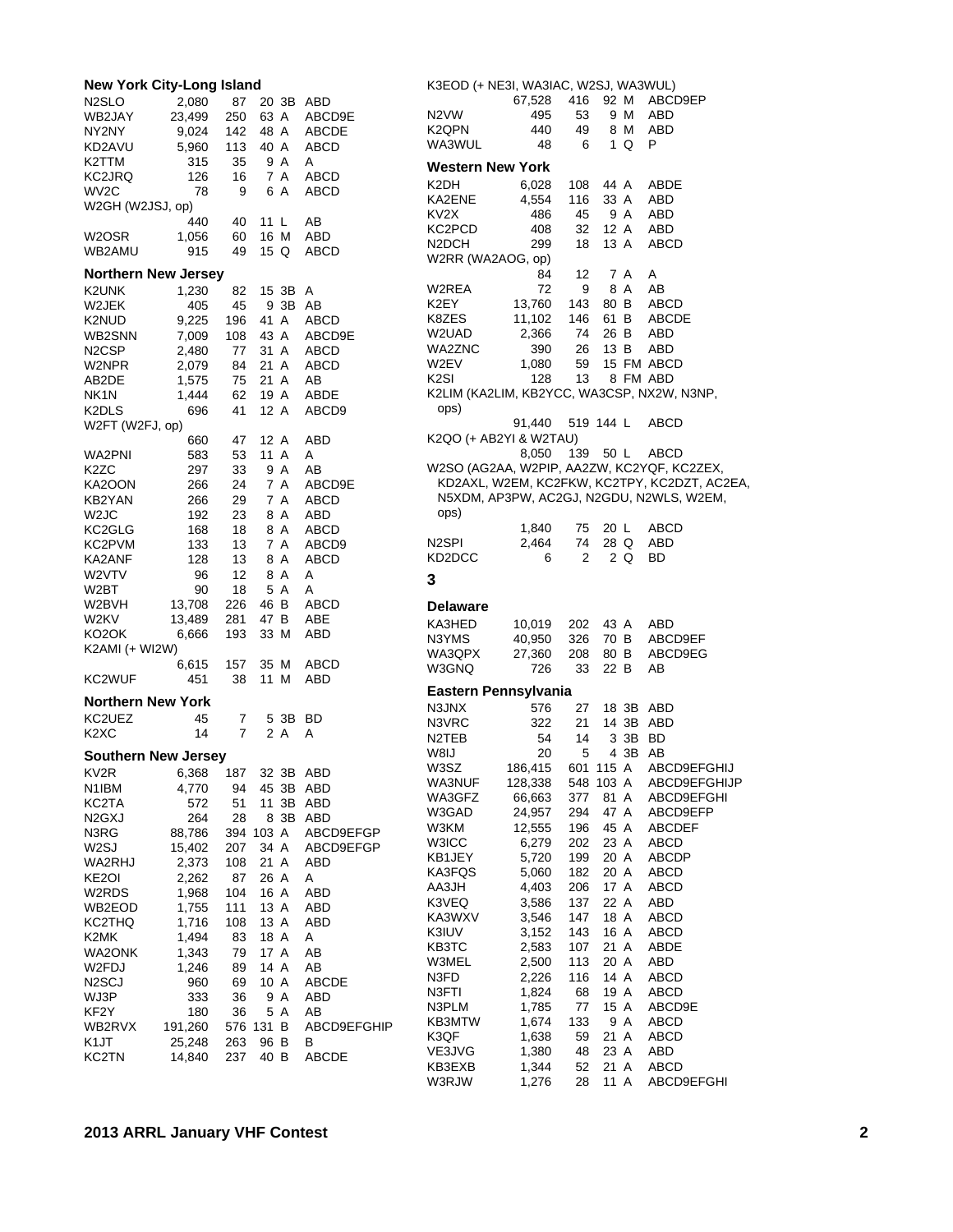| KB3GJT             | 1,248   | 99  | 12 A      |       | ABD                                         |
|--------------------|---------|-----|-----------|-------|---------------------------------------------|
| W3MTP              | 1,012   | 39  |           | 22 A  | ABCD                                        |
| W3JG               | 936     | 69  |           | 12 A  | <b>ABD</b>                                  |
| N3ZA               | 852     | 71  | 12 A      |       | AB                                          |
| AA3B               | 847     | 77  | 11 A      |       | Α                                           |
| K3WW               | 759     | 69  | 11 A      |       | Α                                           |
| W3AWA (WA3KFT, op) |         |     |           |       |                                             |
|                    | 670     | 57  | 10 A      |       | <b>ABCD</b>                                 |
| W3GXB              | 580     | 55  | 10 A      |       | ABC                                         |
| K1DS               | 580     | 42  | 10 A      |       | ABCD                                        |
| K3RTU              | 490     | 44  | 10 A      |       | ABD                                         |
| WB2VLA             | 460     | 37  | 10 A      |       | ABCD                                        |
| WA2DTW             | 405     | 33  |           | 9 A   | ABCD                                        |
| K3EGE              | 328     | 15  |           | 8 A   | BCD9P                                       |
| W3HJ               | 180     | 32  |           | 4 A   | <b>BD</b>                                   |
| KZ3X               | 162     | 12  |           | 9 A   | ABD                                         |
| N3ZAN              | 150     | 23  |           | 6 A   | ABCD                                        |
| K3BFS              | 140     | 28  |           | 5 A   | в                                           |
| W3OFD              | 119     | 16  |           | 7 A   | ABD                                         |
| KB2AYU             | 90      | 9   |           | 6 A   | <b>BCD</b>                                  |
| W3ZKU              | 88      | 21  |           | 4 A   | BD                                          |
| N1XKT              | 46      | 15  |           | 2 A   | ВC                                          |
| KA3MGB             | 30      | 10  |           | 3 A   | в                                           |
| WE3F               | 24      | 12  |           | 2 A   | в                                           |
| K3TUF              | 263,948 |     | 704 151 B |       | ABCD9EFGHIJ                                 |
| WA2FGK (K2LNS, op) |         |     |           |       |                                             |
|                    | 109,516 |     | 409 131 B |       | ABCD9EFGHI                                  |
| WA3DRC             | 92,272  | 428 |           | 79 B  | ABCD9EFGHIP                                 |
| K3IPM              | 76,196  | 471 |           | 86 B  | ABCD9EFGI                                   |
| WA2OMY             | 49,368  | 346 |           | 68 B  | ABCD9EFGH                                   |
| WØRSJ              | 47,652  | 316 |           | 76 B  | ABCD9EFG                                    |
| WA3EHD             | 43,632  | 367 |           | 54 B  | ABCD9EFGP                                   |
| K3GNC              | 31,644  | 367 | 54 B      |       | ABCDE                                       |
| N3ITT              | 25,700  | 284 | 50 B      |       | <b>ABCDEF</b>                               |
| K3OO               | 25,326  | 378 | 67 B      |       | AB                                          |
| WA3SRU             | 23,175  | 307 | 45 B      |       | ABCD9E                                      |
| N3RN               | 17,550  | 188 | 75 B      |       | ABCD                                        |
| K3MD               | 14,640  | 166 | 60 B      |       | <b>ABCDE</b>                                |
| WA4GPM             | 12,075  | 160 | 69 B      |       | ABC                                         |
| K3JJZ              | 11,808  | 238 | 32 B      |       | ABCD9EFG                                    |
| WA3LBI             | 9,044   | 151 | 34 B      |       | <b>ABCDEF</b>                               |
| WA3RLT             | 8,704   | 177 |           | 32 B  | ABCDE                                       |
| WA3YUE             | 7,992   | 149 | 27 B      |       | ABCD9EF                                     |
| W3HMS              | 6,498   | 89  | 38 B      |       | ABCD9E                                      |
| KB3XG              | 3,325   | 97  | 25 B      |       | ABCD                                        |
| K3ISH              | 2,997   | 81  | 37 B      |       | AВ                                          |
| W3FEY              | 2,268   | 59  |           | 21 B  | <b>ABCDE</b>                                |
| KB3UWN             | 1,218   | 25  | 14 B      |       | ABCD9EF                                     |
| K3IB               | 125     | 25  |           | 5 B   | в                                           |
| KB3HCL             | 9       | 1   |           | 3 B   | AC                                          |
|                    |         |     |           |       | N3NGE (+ K9PW, K1WHS, K3EGE, KB2AYU, N3EXA, |
| K3DK)              |         |     |           |       |                                             |
|                    |         |     |           |       | 575,706 1,247 229 M ABCD9EFGHIP             |
|                    |         |     |           |       | W3CCX (KA3WXV, KB3MTW, K3BFS, WA3QVU, AG3L, |
| KD3DI, ops)        |         |     |           |       |                                             |
|                    | 2,499   | 105 | 17 M      |       | ABCD                                        |
| WØBR (+ N3SW)      |         |     |           |       |                                             |
|                    | 207     | 23  |           | 9 M   | AB                                          |
|                    |         |     |           |       |                                             |
| <b>Maryland-DC</b> |         |     |           |       |                                             |
| K3YDX              | 1,246   | 78  |           | 14 3B | ABD                                         |
| W3RFC              | 189     | 22  |           | 7 3B  | ABD                                         |
| WA3EOQ             | 23,144  | 171 |           | 88 A  | ABCD9E                                      |
| N3ALN              | 20,034  | 238 |           | 54 A  | ABCD9EF                                     |
| N3UM               | 6,125   | 118 |           | 35 A  | ABD9E                                       |
| W3VVP              | 559     | 24  |           | 13 A  | ABCD9EF                                     |
| W3CB               | 490     | 42  | 10 A      |       | ABD                                         |
| WA5VHU             | 351     | 33  |           | 9 A   | ABD                                         |

| K6PFA                                   | 224     | 26  | 7 A         | ABD                                      |
|-----------------------------------------|---------|-----|-------------|------------------------------------------|
| N3AEA                                   | 24      | 7   | 3 A         | ABD                                      |
| KB3LNM                                  | 18      | 9   | 2 A         | AВ                                       |
| K3CB                                    | 57,715  | 271 | 97 B        | ABCD9EFGHI                               |
| N3HBX                                   | 44,455  | 457 | 85 B        | <b>ABCDE</b>                             |
| KA3EJJ                                  | 28,696  | 212 | 68 B        | ABCD9EFI                                 |
| W3EKT                                   | 28,194  |     | 246 74 B    | ABCD9E                                   |
|                                         | 11,132  | 113 | 46 B        | ABCD9EFI                                 |
| N3OC                                    |         |     |             |                                          |
| K3ZO                                    | 4,970   | 142 | 35 B        | AB                                       |
| N3AFT                                   | 95      | 19  | 5 L         | AВ                                       |
| WB3IGR (+ WF1L & K3DMA)                 |         |     |             |                                          |
|                                         | 27,192  |     | 213 66 M    | ABCD9EFP                                 |
| K2PLF                                   | 4,061   | 131 | 31 M        | Α                                        |
| W3UR                                    | 550     | 55  | 10 M        | Α                                        |
| AB3CV                                   | 150     | 30  | 5 M         | A                                        |
| K3OQ                                    | 12      | 6   | 2 M         | A                                        |
| W3MEO                                   | 12      | 4   | 3 Q         | A                                        |
|                                         |         |     |             |                                          |
| Western Pennsylvania                    |         |     |             |                                          |
| K3ZCY                                   | 135     | 13  | 9 A         | ABD                                      |
| W3PAW                                   | 43,152  |     | 229 93 B    | ABCD9EFGHI                               |
| WA3PTV                                  | 13,530  | 130 | 55 B        | ABCD9EFGHI                               |
| KA1ZE                                   | 12,208  | 218 | 56 B        | В                                        |
| N3EMF                                   | 2,964   | 56  | 39 B        | <b>ABCD</b>                              |
| W3SO (WR3Z, W3BTX, W3IDT, W3TM, WA3TTS, |         |     |             |                                          |
| W3YOZ, K4VV, ops)                       |         |     |             |                                          |
|                                         | 116,920 |     | 549 158 L   | ABCD                                     |
| KB4BKV (+ WA4DYD)                       |         |     |             |                                          |
|                                         | 9,776   | 145 | 52 L        | ABCD                                     |
| N3HKQ                                   | 16      | 3   | 4 M         | AD                                       |
|                                         |         |     |             |                                          |
| 4                                       |         |     |             |                                          |
| Alabama                                 |         |     |             |                                          |
|                                         |         |     |             |                                          |
| NR4J                                    | 570     | 38  | 15 3B       | AB                                       |
| N4AU                                    | 136     | 16  | 8 3B        | ABD                                      |
| W4ENN                                   | 6,272   | 102 | 49 A        | ABDE                                     |
| AJ4W                                    | 918     | 42  | 18 A        | ABDE                                     |
| W5NZ                                    | 153     | 17  | 9 A         | AB                                       |
| W4ZRZ                                   | 9,800   | 106 | 50 B        | ABCD9EFG                                 |
| N4DXY (W4ZZK, N4JDB, K4UVI, ops)        |         |     |             |                                          |
|                                         | 1,740   | 58  | 30 L        | AB                                       |
| WA4NZD (WB5RMG, KI4EUR, N5AYD, KLØET,   |         |     |             |                                          |
| KE4GOH, ops)                            |         |     |             |                                          |
|                                         | 1.488   | 54  | 24 L        | ABD                                      |
| N4THM (W4AUB, KE4FEM, KK4EKU, KJ4SHI,   |         |     |             |                                          |
| WB4DBD, ops)                            |         |     |             |                                          |
|                                         | 1,056   |     | 44 22 L ABD |                                          |
|                                         |         |     |             |                                          |
| Georgia                                 |         |     |             |                                          |
| W4ETN                                   | 1,485   | 53  | 27 3B       | ABD                                      |
| KX4R                                    | 6,171   | 72  | 51 A        | <b>ABCDE</b>                             |
| WB4SQ                                   | 1,575   | 63  | 25 A        | A                                        |
| W4AMP                                   | 1,113   | 33  | 21 A        | <b>ABCDE</b>                             |
| K4UN                                    | 190     | 19  | 10 A        | Α                                        |
| KJ4CNC                                  | 189     | 20  | 9 A         | AD                                       |
| AA4LR                                   | 98      | 14  | 7 A         | Α                                        |
|                                         |         |     | A           |                                          |
| W4ATL                                   | 1       | 1   | 1.          | Α                                        |
| ND4V                                    | 576     | 32  | 18 B        | AB                                       |
| N4PN                                    | 555     | 37  | 15 B        | Α                                        |
| KC4JD                                   | 288     | 22  | 12 B        | ABD                                      |
| N5EEO                                   | 1       | 1   | 1 FM B      |                                          |
| W4NH (NN4W, N4NIA, NX9O, KK4JJT, WW8RR, |         |     |             |                                          |
|                                         |         |     |             | KI4US, WG8S, K4TJD, W4ZST, W4KXY, K4SQC, |
| K4VJM, K5FSE, ops)                      |         |     |             |                                          |
|                                         | 25,456  | 257 | 86 L        | <b>ABCD</b>                              |
| K1KC (+ W4MAA, WB4PPW, KQ4LE)           |         |     |             |                                          |
|                                         | 3,003   | 62  | 33 M        | ABCD9E                                   |
|                                         |         |     |             |                                          |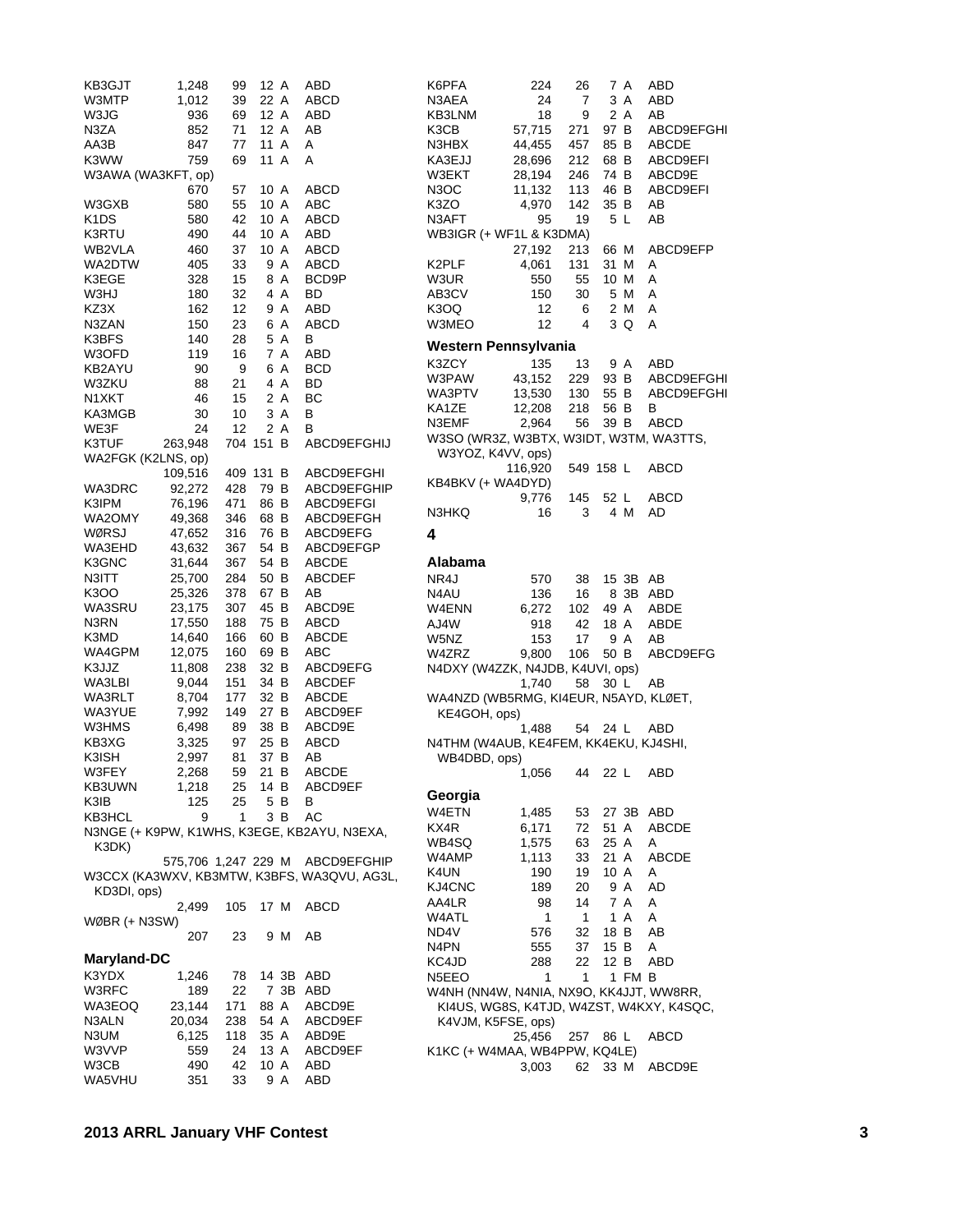| Kentucky<br>W8KHP<br>N9TZL                                                               | 49<br>42                                                                            | 7<br>7                                                           |                                                                    | 7 A<br>6 A      | AВ<br>AB                                                                        |
|------------------------------------------------------------------------------------------|-------------------------------------------------------------------------------------|------------------------------------------------------------------|--------------------------------------------------------------------|-----------------|---------------------------------------------------------------------------------|
| K5ZQ                                                                                     | 252                                                                                 | 18                                                               | 14 M                                                               |                 | A                                                                               |
| <b>North Carolina</b><br>N4DBR<br>N4AJF<br>KD4MXA<br>N1GC<br>WX4G<br>K5EK<br>KU4V        | 800<br>170<br>99<br>8,496<br>64<br>648<br>253                                       | 43<br>16<br>11<br>121<br>8<br>36<br>23                           | 16 A<br>10 A<br>59 B<br>18 M<br>11                                 | 9 A<br>8 B<br>M | ABCD<br>ABD<br>AB<br>ABCD<br>A<br>AB<br>AВ                                      |
| <b>Northern Florida</b>                                                                  |                                                                                     |                                                                  |                                                                    |                 |                                                                                 |
| W2BZY<br>N4TWX<br>N4OX<br>K4OCF<br>K4RSV<br>N4US<br>KN4Y<br>W8IM<br>AC2N<br>K3TW<br>N9HF | 40,107<br>20,010<br>3,740<br>2,700<br>390<br>266<br>209<br>120<br>36<br>12<br>5.880 | 192<br>196<br>110<br>75<br>21<br>19<br>19<br>12<br>6<br>4<br>106 | 87 A<br>87 A<br>34 A<br>36 A<br>10 A<br>14 A<br>11<br>10 A<br>49 B | A<br>6 A<br>3 A | ABCD9EFGHI<br>ABCD<br>Α<br>AB<br><b>ABCDI</b><br>AB<br>Α<br>A<br>AB<br>A<br>ABC |
| <b>South Carolina</b>                                                                    |                                                                                     |                                                                  |                                                                    |                 |                                                                                 |
| WA4LDU                                                                                   | 768                                                                                 | 28                                                               |                                                                    | 24 3B           | ABD                                                                             |
| W4YCC (KB4GFJ & N4UFP, ops)                                                              | 1,653                                                                               | 52                                                               | 29 M                                                               |                 | ABCD                                                                            |
| <b>W4TUN</b>                                                                             | 493                                                                                 | 28                                                               | 17 M                                                               |                 | ABD                                                                             |
| <b>Southern Florida</b>                                                                  |                                                                                     |                                                                  |                                                                    |                 |                                                                                 |
| N4BRF                                                                                    | 324                                                                                 | 24                                                               |                                                                    | 12 3B           | ABD                                                                             |
| KD2JA                                                                                    | 4,214                                                                               | 98                                                               | 43 A                                                               |                 | AB                                                                              |
| W6BXQ<br>K4PG                                                                            | 605<br>171                                                                          | 43<br>19                                                         | 11 A                                                               | 9 A             | ABCD<br>Α                                                                       |
| NC <sub>2</sub> V                                                                        | 6,867                                                                               | 109                                                              | 63 B                                                               |                 | AВ                                                                              |
| W4AS                                                                                     | 3,948                                                                               | 77                                                               | 42 B                                                               |                 | ABCD                                                                            |
| K4HV                                                                                     | 3,876                                                                               | 102                                                              | 38 B                                                               |                 | A                                                                               |
| Tennessee                                                                                |                                                                                     |                                                                  |                                                                    |                 |                                                                                 |
| W4TTM                                                                                    | 111                                                                                 | 32                                                               |                                                                    | 3 3B            | ABD                                                                             |
| KD4UQY                                                                                   | 78                                                                                  | 21                                                               |                                                                    | 3 3B            | ABD                                                                             |
| N4QWZ                                                                                    | 69,750                                                                              | 337                                                              | 155 A                                                              |                 | ABCD9E                                                                          |
| K4CWA                                                                                    | 1,296                                                                               | 86                                                               | 12 A                                                               |                 | <b>ABCD</b>                                                                     |
| K4YRK                                                                                    | 950                                                                                 | 39                                                               | 19 A                                                               |                 | ABD                                                                             |
| W4BCU<br>KS4X                                                                            | 836                                                                                 | 54                                                               | 11<br>10 A                                                         | Α               | ABCD9E<br>Α                                                                     |
| KJ4ZIT                                                                                   | 280<br>86                                                                           | 28<br>37                                                         | $\overline{2}$                                                     | Α               | BD                                                                              |
| N2WN                                                                                     | 54                                                                                  | 9                                                                |                                                                    | 6 A             | Α                                                                               |
| WB4JGG                                                                                   | 7,614                                                                               | 117                                                              | 54 B                                                               |                 | ABCD                                                                            |
| AA4DD                                                                                    | 5,568                                                                               | 114                                                              | 32 B                                                               |                 | ABCD9EF                                                                         |
| K4EJQ                                                                                    | 2,325                                                                               | 71                                                               | 25 B                                                               |                 | ABCD9E                                                                          |
| N4DW                                                                                     | 22                                                                                  | 22                                                               | 1.                                                                 | FM              | в                                                                               |
| N4JQQ (+ Spotting Assistance)                                                            | 13,356                                                                              | 109                                                              | 63 M                                                               |                 | ABCD9EF                                                                         |
| N4DTF                                                                                    | 406                                                                                 | 24                                                               | 14 M                                                               |                 | ABCD                                                                            |
| Virginia                                                                                 |                                                                                     |                                                                  |                                                                    |                 |                                                                                 |
| KJ4VTH                                                                                   | 105                                                                                 | 21                                                               |                                                                    | 5 3B            | AΒ                                                                              |
| WB2CYJ                                                                                   | 55                                                                                  | 11                                                               |                                                                    | 5 3B            | AВ                                                                              |
| K4FJW<br>K4RTS                                                                           | 6,192<br>3,976                                                                      | 121<br>78                                                        | 36 A<br>28                                                         | Α               | ABCD9EF<br>ABCD9E                                                               |
| K4FTO                                                                                    | 1,953                                                                               | 69                                                               | 21                                                                 | A               | ABCD                                                                            |
| N4RA                                                                                     | 1,200                                                                               | 40                                                               | 30 A                                                               |                 | AΒ                                                                              |
| N4VA                                                                                     | 312                                                                                 | 39                                                               |                                                                    | 8 A             | Α                                                                               |
| K4PAP                                                                                    | 300                                                                                 | 44                                                               | 6                                                                  | Α               | <b>ABCD</b>                                                                     |

| N4PD<br>W4WWQ<br>N8OQ<br>W2YE<br>N3TG<br>W3IP.<br>N4HB<br>K1HTV<br>KN4SM<br>N4MM<br>AD4TJ<br>N3BM<br>KK4MIN<br>N3MK<br>K5VIP | 147<br>144<br>84<br>30<br>9<br>41,412<br>15,120<br>4,655<br>1,728<br>540<br>198<br>48<br>10<br>27,456<br>460 | 21<br>18<br>12<br>10<br>3<br>312<br>170<br>112<br>36<br>35<br>18<br>12<br>10<br>234<br>21 | 84 B<br>70 B<br>35 B<br>24 B<br>15 B<br>11 B<br>$\mathbf{1}$<br>96 L<br>20 M | 7 A<br>8 A<br>7 A<br>3 A<br>3 A<br>4 B<br>FM B | AB<br>AΒ<br>A<br>AΒ<br>AВ<br>ABCD9E<br><b>ABCDE</b><br>ABD<br>CD<br>ABD<br>AB<br>Α<br>ABCD<br><b>ABD</b> |
|------------------------------------------------------------------------------------------------------------------------------|--------------------------------------------------------------------------------------------------------------|-------------------------------------------------------------------------------------------|------------------------------------------------------------------------------|------------------------------------------------|----------------------------------------------------------------------------------------------------------|
| <b>West Central Florida</b>                                                                                                  |                                                                                                              |                                                                                           |                                                                              |                                                |                                                                                                          |
| N3LL<br>WD4MGB                                                                                                               | 11,151<br>3,990                                                                                              | 154<br>81                                                                                 | 63 A<br>42 B                                                                 |                                                | ABCD<br><b>ABCDE</b>                                                                                     |
| 5                                                                                                                            |                                                                                                              |                                                                                           |                                                                              |                                                |                                                                                                          |
| Arkansas<br>W5MRB<br>K5KDX<br>KC5FWE<br>KG5MD<br>W5KI                                                                        | 13,650<br>130<br>30<br>4,186<br>4                                                                            | 100<br>13<br>6<br>63<br>2                                                                 | 70 A<br>10 A<br>46 B                                                         | 5 A<br>2 B                                     | ABCD9EF<br>AВ<br>AB<br>ABCD9E<br>A                                                                       |
| Louisiana<br>KE5JXC                                                                                                          | 682                                                                                                          | 26                                                                                        | 22 B                                                                         |                                                | <b>ABCDE</b>                                                                                             |
| Mississippi<br>KD5CKP<br>KW5GP<br>WØEP                                                                                       | 1,679<br>210<br>9                                                                                            | 62<br>19<br>3                                                                             |                                                                              | 23 3B<br>10 3B<br>3 3B                         | ABD<br><b>ABD</b><br>В                                                                                   |
| <b>New Mexico</b><br>W7QQ<br>WD5COV<br>AI5I<br>KC7QY<br>KK6MC                                                                | 1,925<br>912<br>90<br>12<br>252                                                                              | 59<br>48<br>9<br>3<br>19                                                                  | 19 A<br>10 A<br>12 Q                                                         | 25 A<br>4 A                                    | ABCD9E<br>A<br>A<br>A<br>ABD                                                                             |
| <b>North Texas</b>                                                                                                           |                                                                                                              |                                                                                           |                                                                              |                                                |                                                                                                          |
| AE5P<br>WB5ZDP<br>K7RB<br>AA5AM<br>WA8ZBT<br>AD5ST<br>NW5Q<br>W5LUA<br>WD5K<br>KA5BOU                                        | 48<br>15,504<br>5,400<br>2,240<br>987<br>15<br>9<br>14,136<br>7,020<br>360                                   | 6<br>122<br>118<br>70<br>47<br>5<br>3<br>96<br>130<br>15                                  | 45 A<br>32 A<br>21 A<br>54 B                                                 | 6 3B<br>68 A<br>3 A<br>3 A<br>62 B<br>8 B      | ABD<br>ABCD9EFGI<br>ABD<br>Α<br>AB<br>AB<br>A<br>ABCD9EFGHI<br>A<br>ABCD9EF                              |
| Oklahoma<br>AF5CC<br>KC5FM<br>WD5IYF (W5CCR & K5WPN, ops)                                                                    | 16<br>3                                                                                                      | 4<br>3                                                                                    |                                                                              | 4 A<br>1 FM B                                  | AВ                                                                                                       |
| KBØHH (+ N5UM, K5TDN, KC5DPT, KD5EKX,<br>KDØMJD)                                                                             | 2,652                                                                                                        | 47                                                                                        | 34 L                                                                         |                                                | ABDE                                                                                                     |
|                                                                                                                              | 59,598                                                                                                       | 325 126 M                                                                                 |                                                                              |                                                | ABCD9E                                                                                                   |
| <b>South Texas</b>                                                                                                           |                                                                                                              |                                                                                           |                                                                              |                                                |                                                                                                          |
| KF5RVW<br>K5LLL<br>W3XO/5<br>K5GZR                                                                                           | 2<br>28,747<br>3,276<br>391                                                                                  | 2<br>192<br>57<br>23                                                                      | 36 B<br>17 B                                                                 | 1 3B<br>89 B                                   | A<br>ABCD9EFGI<br><b>ABCDEF</b><br>Α                                                                     |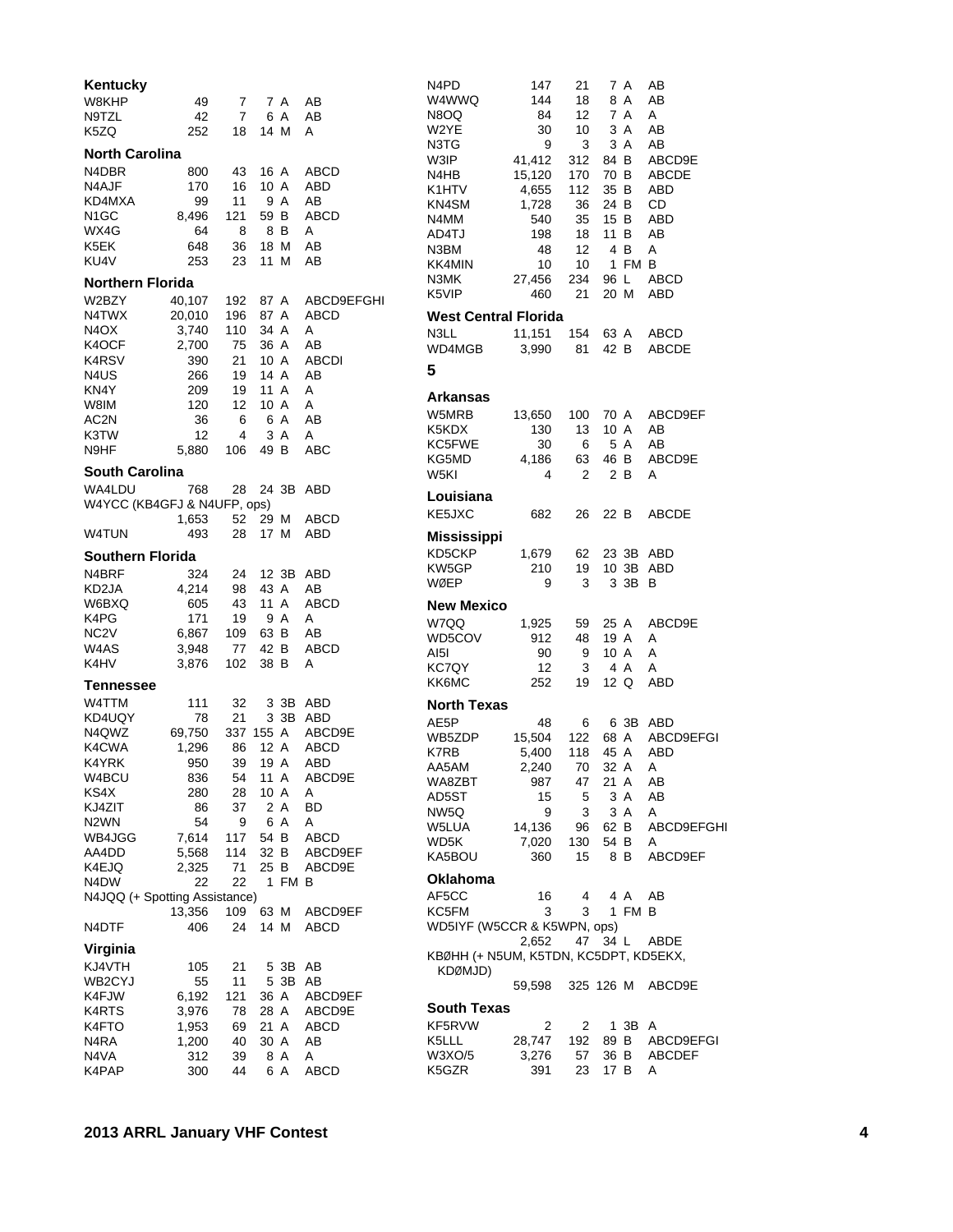| W5PR                        | 98                  | 14             |         | 7 B            | A                                            |
|-----------------------------|---------------------|----------------|---------|----------------|----------------------------------------------|
| N5RMS                       | 88                  | 11             |         | 8 B            | AB<br>BC                                     |
| W5UWB<br>K5MQ, KE5VKZ)      | 35                  | $\sim$ 4       |         | 7 B            | K5QE (+ W6XD, K5AIH, W5AG, N5NU, KN5O, N5YA, |
| WQ5C                        | 418,608<br>660      |                | 30 22 M |                | 694 324 M ABCD9EFGHI<br>AB                   |
| West Texas                  |                     |                |         |                |                                              |
| KC5MVV                      | 378                 | 39             |         | 7 B            | ABCD                                         |
| KC5MVZ (+ WR5O)             | 2,697               | 77             |         |                | 31 M ABCD9                                   |
| 6                           |                     |                |         |                |                                              |
| East Bay                    |                     |                |         |                |                                              |
| K6OAK                       | 189                 | 24             |         |                | 7 3B ABD                                     |
| K1YQP I                     | 4,984               |                |         |                | 87 28 A ABCD9FHI                             |
| N6ORB                       | 3,683               |                |         |                | 111 29 A ABCD                                |
| K2GMY                       | 2,806 106 23 A ABCD |                |         |                | 32 13 A ABCD                                 |
| KE6QR                       | 494                 |                |         |                |                                              |
| N6ENO<br>N6AJR              | 15<br>30            | 5<br>5         |         | 3 A<br>5 FM BC | В                                            |
| Los Angeles                 |                     |                |         |                |                                              |
| N6TCZ                       | 870                 | 36             |         | 15 A           | ABCDE                                        |
| N5BF                        | 114                 | 10             | 6 A     |                | ABDE                                         |
| KØDI                        | 728                 | 40             |         |                | 14 B ABCD                                    |
| Orange                      |                     |                |         |                |                                              |
| WB6HYH                      | 800                 |                |         |                | 46 16 3B ABD                                 |
| K6TSK                       | 3,944               | 80             |         |                |                                              |
| N6GP                        | 275                 | 24             |         |                | 29 A ABCDE<br>11 A ABC                       |
| W6IT                        | 32                  | 8              |         | 4 B            | Α                                            |
| KF6I                        | 28                  | $7^{\circ}$    |         | 4 B            | A                                            |
| K6TDI                       | 324                 |                |         |                | 21 12 FM ABCD                                |
| K6QCB                       | 12                  | 4              |         | 3 FM B         |                                              |
| Santa Barbara               |                     |                |         |                |                                              |
| AG6AY<br>WA6EJO             | 90                  | 14<br>21       |         | 5 3B<br>7 A    | BD<br>ABCDE                                  |
| KE6RCI                      | 231<br>160          | 23             |         | 5 B            | BD                                           |
| N7WLC                       | 12                  | 4              |         | 2 FM BD        |                                              |
| Santa Clara Valley          |                     |                |         |                |                                              |
| K6KQV                       | 1,098               | 49             |         | 18 3B          | ABD                                          |
| AF6RR                       | 10,350              | 150            |         | 46 A           | ABCD9E                                       |
| K6ATZ                       | 4,218               |                | 74 37 A |                | ABCD9E                                       |
| NU6S                        | 850                 | 43             | 17 B    |                | ABD                                          |
| W6CT                        | 18                  | 5              |         | 2 FM BD        |                                              |
| San Diego                   |                     |                |         |                |                                              |
| AD6D (XE2K, op)             |                     |                |         |                |                                              |
|                             | 60                  | 12             |         | 5 A            | - A                                          |
| W6QAR (KG6PH & KB9FKO, ops) | 1,725               | 62             | 23 L    |                | ABCD                                         |
|                             |                     |                |         |                |                                              |
| San Joaquin Valley          |                     |                |         |                |                                              |
| K6MI                        | 5,145               | 118            |         |                | 35 3B ABD                                    |
| WA6ZTY<br>K6BR              | 754<br>912          | 52<br>40       |         | 19 A           | 13 3B ABD<br>ABD                             |
| KJ6HUP                      | 464                 | 22             | 16 A    |                | ABD                                          |
| N9VM (N1VM, op)             |                     |                |         |                |                                              |
|                             | 294                 | 28             |         | 7 A            | BCD                                          |
| N6KOG                       | 1,176               | 50             | 21 B    |                | ABD                                          |
| NI6G                        | 8                   | 3              |         | 2 FM BD        |                                              |
| AE6GE (+ W6YEP)             |                     |                |         |                |                                              |
| KI6QEL                      | 15,050<br>1,666     | 204 50 M<br>70 |         | 17 Q           | ABCD9E<br>ABCD                               |
|                             |                     |                |         |                |                                              |

| <b>Sacramento Valley</b>  |                |           |                   |                   |
|---------------------------|----------------|-----------|-------------------|-------------------|
| WE6C                      | 60             | 12        | 5 3B              | в                 |
| KJ6WAH                    | 40             | 9         | 4 3B              | ABD               |
| W6RQR<br>WB6VYH           | 1,768<br>954   | 59        | 26 A<br>18 A      | ABD               |
| KC6ZWT                    | 16,796         | 53<br>167 | 52 B              | AB<br>ABCD9EF     |
| W6VNQ                     | 1,725          | 43        | 25 B              | ABCD9E            |
| W6RKC                     | 1,278          | 60        | 18 M              | ABD9              |
| 7                         |                |           |                   |                   |
| Alaska                    |                |           |                   |                   |
| KL7XJ                     | 91             | 10        | 7 B               | ABCD              |
| <b>KL7UW</b>              | 80             | 8         | 8 B               | <b>BCD</b>        |
| KL2DN                     | 54             | 6         | 6 FM              | BD                |
| Arizona                   |                |           |                   |                   |
| N7AMA                     | 2,552          | 73        | 29 A              | ABDE              |
| N7IR                      | 168            | 21        | 8 A               | A                 |
| NQ7R<br>W7MLG             | 150<br>16      | 13<br>4   | 10 A<br>4 A       | ABCD<br>A         |
| WA7JTM                    | 4,294          | 87        | 38 B              | <b>ABCDE</b>      |
| K9PY/7 (+ WA9TKK)         |                |           |                   |                   |
|                           | 70             | 9         | 7 M               | ABD               |
| <b>Eastern Washington</b> |                |           |                   |                   |
| <b>K7AWB</b>              | 3,131          | 83        | 31 B              | <b>ABCDE</b>      |
| Idaho                     |                |           |                   |                   |
| W7MEM                     | 1.056          | 40        | 22 B              | ABCD              |
| Oregon                    |                |           |                   |                   |
| K7VIT                     | 768            | 56        | 12 3B             | ABD               |
| K7YDL                     | 1,456          | 68        | 16 A              | <b>ABCDE</b>      |
| N7DB                      | 572            | 42        | 11 A              | ABCD              |
| WA2KMK                    | 39             | 13        | 3 A               | A                 |
| KI7JA<br>KØJJ             | 5,180<br>1,992 | 124<br>73 | 35 B<br>24 B      | ABCD<br>ABDE      |
| Utah                      |                |           |                   |                   |
| KD7VEA                    | 48             | 6         | 63B               | ABD               |
| NJ7A                      | 816            | 41        | 16 A              | <b>ABCD</b>       |
| NR7T                      | 104            | 13        | 8 A               | Α                 |
| <b>Western Washington</b> |                |           |                   |                   |
| W7/HG1DUL                 | 154            | 22        | 7 3B              | в                 |
| KD7UO                     | 9,064          | 182       | 44 A              | ABD               |
| W7YOZ                     | 4.216          | 107       | 34 A              | ABCD              |
| KG7P<br>WB7FJG            | 3,243<br>2,645 | 92<br>105 | 23 A<br>23 A      | ABCD9E<br>ABD     |
| N6LB                      | 624            | 41        | 13 A              | <b>ABCD</b>       |
| WA7PVE                    | 620            | 59        | 10 A              | ABD               |
| W7PT                      | 372            | 28        | 12 A              | ABD               |
| <b>KD7RUS</b>             | 175            | 35        | 5 A               | AB                |
| <b>KB7N</b>               | 140            | 20        | 7 A               | AB<br><b>ABCD</b> |
| KD7RYY<br>N7EPD           | 135<br>22,506  | 20<br>237 | 5 A<br>62 B       | ABCD9EFGH         |
| K7ND                      | 10,621         | 136       | 43 B              | ABCDEFGH          |
| K7CW                      | 4,896          | 136       | 36 B              | A                 |
| W7FI                      | 3,180          | 92        | 30 B              | <b>ABD</b>        |
| <b>KE7SW</b>              | 15,235         | 175       | 55 M              | ABCD9EFGH         |
| KEØCO                     | 2,323<br>992   | 72        | 23 M              | ABCD9             |
| KX7L<br>K3BYU             | 96             | 59<br>28  | 16<br>M<br>3<br>M | ABD<br>ABD        |
| Wyoming                   |                |           |                   |                   |
| WY7KY                     | 40             | 7         | 5 A               | BD                |
|                           |                |           |                   |                   |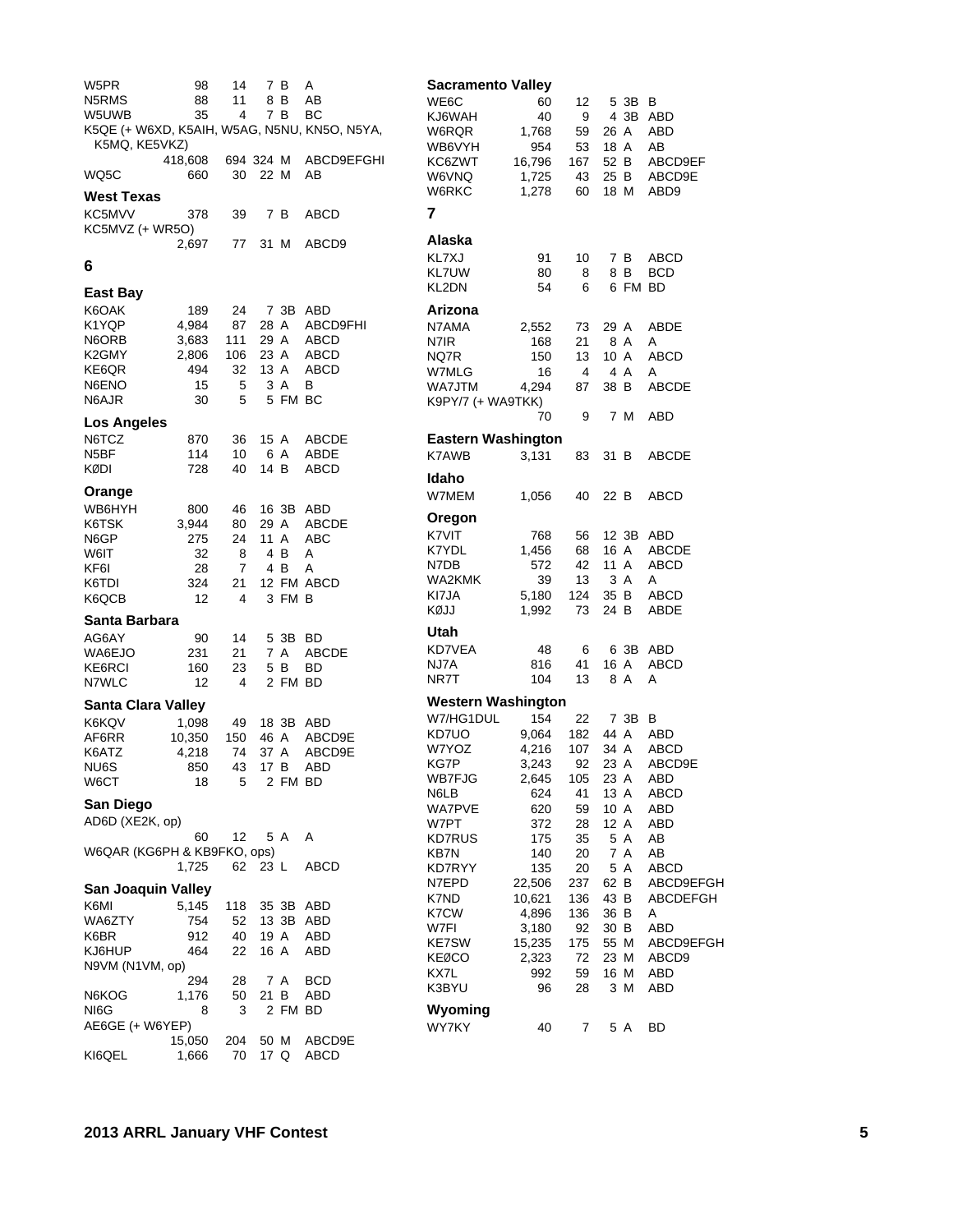| 8                        |              |          |                               |                                             |  |
|--------------------------|--------------|----------|-------------------------------|---------------------------------------------|--|
| Michigan                 |              |          |                               |                                             |  |
| KF8QL                    | 7,661        | 93       | 47 A                          | ABCD9EHI                                    |  |
| N8WNA                    | 3,420        | 74       | 38 A                          | ABCD                                        |  |
| W8KX                     | 3,150        | 65       | 42 A                          | ABD                                         |  |
| K8DOG                    | 308          | 22       | 11 A                          | ABD                                         |  |
| WS8K                     | 189          | 18       | 9 A                           | ABD                                         |  |
| N8XI                     | 54<br>20     | 9        | 6 A                           | A<br>A                                      |  |
| NF8M<br>K8MD             | 40,848       |          | 5  4  A<br>239  111  B        | ABCD9EFGHI                                  |  |
| KU8Y                     | 30,765       | 239      | 105 B                         | ABCD9E                                      |  |
| KT8TD                    | 208          | 16       | 13 B                          | A                                           |  |
| W8RU (+ KC8VGG & WA9WIX) |              |          |                               |                                             |  |
|                          | 1,196        | 37       | 23 M                          | ABCD9E                                      |  |
| K8GT                     | 84           | 12       | 7 M                           | Α                                           |  |
| Ohio                     |              |          |                               |                                             |  |
| AC8HU                    | 4,465        | 85       |                               | 47 3B ABD                                   |  |
| AK4FL                    | 117          | 12       | 9 3B                          | ABD                                         |  |
| K8WW                     | 9,802        | 165      | 58 A                          | ABC                                         |  |
| K8MR                     | 3,920        | 73       | 40 A                          | <b>ABCDE</b>                                |  |
| W8EI                     | 714          | 34       | 21 A                          | A                                           |  |
| W8IDM                    | 693          | 32       | 21 A                          | ABD                                         |  |
| W8KNO                    | 627          |          | 33 19 A                       | A                                           |  |
| KG8FE                    | 420          | 34       | 10 A                          | ABCD                                        |  |
| WA8VIW                   | 300          | 22       | 12 A                          | ABD                                         |  |
| KB8UUZ                   | 44           | 11       | 4 A<br>3 A                    | A<br>A                                      |  |
| KF8MZ<br>K8TQK           | 9<br>13,137  | 3<br>126 | 87 B                          | <b>ABCD</b>                                 |  |
| WA8RJF                   | 9,211        | 105      | 61 B                          | ABCD9EF                                     |  |
| KT8D                     | 24           | 4        |                               | 3 FM CD                                     |  |
|                          |              |          |                               | N8ZM (+ W8PLZ, KB8ZR, N8IDS, WB8ART, W8ULC, |  |
| WB8TDG)                  |              |          |                               |                                             |  |
|                          | 30,076       |          | 242 103 L                     | ABCD                                        |  |
| K8GDT (+ NF8O)           |              |          |                               |                                             |  |
|                          | 11,712       | 136      | 61 M                          | ABCD9E                                      |  |
| <b>West Virginia</b>     |              |          |                               |                                             |  |
| WB8TFV                   | 12,505       | 151      | 61 A                          | ABCD                                        |  |
| 9                        |              |          |                               |                                             |  |
|                          |              |          |                               |                                             |  |
| <b>Illinois</b>          |              |          |                               |                                             |  |
| N9TF                     | 2,369        | 84       |                               | 23 3B ABD                                   |  |
| WA9CCQ                   | 702          | 67       |                               | 9 3B<br>ABD                                 |  |
| AK9Y                     | 252          | 36       | 7 3B                          | AB                                          |  |
| KC9AMM                   | 50           | 8        | 5                             | 3B<br>ABD<br>3B                             |  |
| <b>KC9WIC</b><br>K2DRH   | 10<br>81,648 | 5<br>324 | $\overline{c}$<br>168 A       | AВ<br>ABCD9EFG                              |  |
| WA9FIH                   | 9,810        | 169      | 45 A                          | <b>ABCDE</b>                                |  |
| WD9GJK                   | 3,816        | 123      | 24 A                          | <b>ABCDE</b>                                |  |
| WB9WOZ                   | 3,696        | 117      | 24 A                          | ABCD                                        |  |
| W9AAO                    | 2,520        | 93       | 20 A                          | ABCDE                                       |  |
| N9TUQ                    | 392          | 46       | 7 A                           | ABD                                         |  |
| W9SE                     | 294          | 21       | 14 A                          | Α                                           |  |
| <b>KC9TQF</b>            | 204          | 24       | 6 A                           | <b>ABCD</b>                                 |  |
| <b>W9AYJ</b>             | 144          | 16       | 9 A                           | AВ                                          |  |
| W9ILY                    | 117          | 13       | 9 A                           | Α                                           |  |
| N9LYE<br><b>KC9KLA</b>   | 112          | 15       | A<br>$\overline{7}$<br>A<br>4 | ABD                                         |  |
| NG9R                     | 80<br>42     | 15<br>6  | 6 A                           | ABC<br>ABD                                  |  |
| WO9S                     | 40           | 10       | 4 A                           | Α                                           |  |
| AI9T                     | 25           | 5        | 5 A                           | Α                                           |  |
| K9CC                     | 10           | 5        | 2 A                           | A                                           |  |
| K9ZM                     | 234          | 18       | 13 B                          | A                                           |  |
| <b>KC9CUK</b>            | 441          | 63       | $\overline{7}$                | <b>FM</b><br>В                              |  |
| N9ZE                     | 156          | 21       | 6                             | FM BD                                       |  |

| W9RVG (+ WD9EXD & W9AKW) |              |              |          |                 |                   |
|--------------------------|--------------|--------------|----------|-----------------|-------------------|
|                          | 3,645        | 76           | 45 L     |                 | ABCD              |
| KO9A<br>N2BJ (+ K2PAC)   | 17,136       | 214          | 63 M     |                 | ABCD9E            |
|                          | 7,436        | 106          | 44 M     |                 | <b>ABCDE</b>      |
| KC9ALX                   | 28           | 8            |          | 2 Q             | BD                |
| Indiana                  |              |              |          |                 |                   |
| W9SAN                    | 132          | 19           |          | 6 3B            | ABD               |
| W9ZB                     | 108          | 11           | 9        | 3B              | ABD               |
| N9YK                     | 4,257        | 75           | 43       | A               | <b>ABCDE</b>      |
| KC9ELU                   | 713          | 23           | 23 A     |                 | <b>ABDE</b>       |
| WD9CVI                   | 40           | 8            | 5        | Α               | Α                 |
| W9PA<br>K9EA             | 30<br>24.192 | 6<br>180     | 96 B     | 5 A             | A<br>ABCDE        |
|                          |              |              |          |                 |                   |
| Wisconsin                |              |              |          |                 |                   |
| WB9TFH<br>N9NDP          | 2,160<br>55  | 58<br>11     | 5        | 30 3B<br>3B     | ABD<br>В          |
| KC9BQA                   | 16,132       | 128          | 74 A     |                 | ABCD9E            |
| N9DG                     | 15,580       | 139          | 82 A     |                 | ABCD              |
| N9LB                     | 14,413       | 127          | 71 A     |                 | ABCD9EF           |
| ND9Z                     | 1,566        | 33           | 27       | A               | ABCDEF            |
| N9XRO                    | 720          | 33           | 20 A     |                 | <b>ABCD</b>       |
| N9NFB                    | 660          | 32           | 15 A     |                 | ABCD              |
| KC9DOA                   | 120          | 11           | 10 A     |                 | ABD               |
| KB9TEN<br>KBØKFX         | 98<br>66     | 10           | 7<br>6   | A<br>A          | ABCD<br>Α         |
| WB9MXX                   | 50           | 11<br>10     | 5        | Α               | AB                |
| W9KHH                    | 25           | 5            |          | 5 A             | А                 |
| WØUC                     | 56,848       | 265          | 136      | В               | ABCD9EFI          |
| W9GA                     | 41,965       | 254          | 109 B    |                 | ABCD9E            |
| W9JN                     | 3,264        | 63           | 51       | В               | ABD               |
| NØAKC                    | 476          | 19           | 14 B     |                 | <b>ABCDE</b>      |
| KDØEBT                   | 270          | 23           | 10 Q     |                 | ABD               |
| Ø                        |              |              |          |                 |                   |
| Colorado                 |              |              |          |                 |                   |
| KØNR                     | 1,311        | 54           |          | 23 3B           | ABD               |
| KØANS                    | 6            | 3            |          | 3 3B            | ABD               |
| KKØQ                     | 3,920        | 90           | 35       | A               | <b>ABCDE</b>      |
| NØYE<br>KBØYH            | 2,850<br>319 | 55<br>29     | 25<br>11 | A<br>A          | ABCD9EFI<br>Α     |
| WØRIC                    | 1,898        | 73           | 26 M     |                 | A                 |
| WØSTU                    | 666          | 55           | 9        | Q               | ABCD              |
| Iowa                     |              |              |          |                 |                   |
| KØJQA                    | 88           | 8            |          | 8 3B            | ABD               |
| WØGN                     | 28           | 7            |          | 4 3B            | Α                 |
| WBØYWW                   | 4,698        | 71           | 54 A     |                 | <b>ABD</b>        |
| WØVAN                    | 280          | 23           | 10 A     |                 | AD                |
| ADØH                     | 56           | 8            |          | 7 A             | AВ                |
| NØAC (+ KBØJSH)          | 6            | 3            |          | 2 M             | A                 |
| Kansas                   |              |              |          |                 |                   |
| NØLL                     | 10,731       | 131          | 73 A     |                 | ABCD              |
| KØBJ                     | 920          | 40           | 23 A     |                 | Α                 |
| KFØM                     | 336          | 16           | 16 B     |                 | ABCD              |
| WØAO (+ KØDNG & KØJVX)   |              |              |          |                 |                   |
|                          | 54           | 9            | 6 L      |                 | AВ                |
| Minnesota                |              |              |          |                 |                   |
| ABØBW                    | 174          | 24           |          | 6 3B            | ABD               |
| KØRGR<br>KCØP            | 80           | 13<br>10     |          | 5 3B<br>5 3B BD | ABD               |
| NØMGY                    | 65<br>60     | 12           |          | 5 3B            | AB                |
| KE4KE                    | 1            | $\mathbf{1}$ | 1        | 3B              | A                 |
| WØGHZ                    | 13,986       |              |          |                 | 133 54 A ABCD9EFG |

KC9IDS 9 9 1 FM B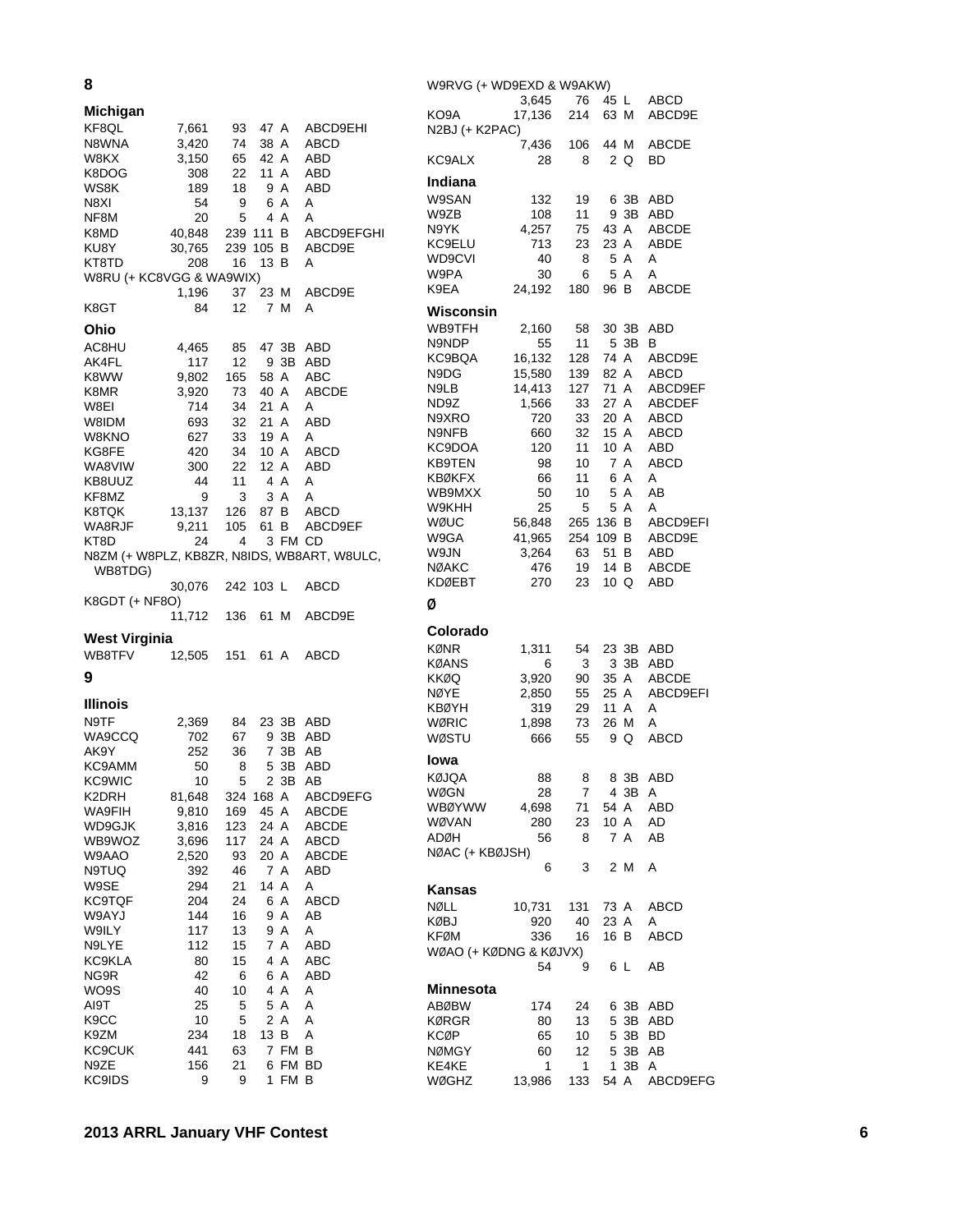| WØZQ                                  | 4,669           | 75              | 29 A         |             | ABCD9EFG            |
|---------------------------------------|-----------------|-----------------|--------------|-------------|---------------------|
| <b>KCØIYT</b>                         | 1,241           | 43              | 17 A         |             | ABCD9EFG            |
| KBØLYL                                | 756             | 126             |              | 6 A         | в                   |
| WØSEI                                 | 377             | 29              | 13 A         |             | Α                   |
| KØBBC                                 | 318             | 38              |              | 6 A         | BD                  |
| <b>KCØVFP</b>                         | 180             | 25              |              | 6 A         | ABD                 |
| <b>KDØORR</b>                         | 161             | 19              |              | 7 A         | ABD                 |
| WØBM                                  | 160             | 14              |              | 10 A        | ABD                 |
| WØPHD                                 | 120             | 9               |              | 8 A         | ABDE                |
| NØAT<br>WØZF                          | 32              | 8<br>7          |              | 4 A         | Α                   |
| KØAWU                                 | 18<br>7,080     | 78              | 60 B         | 2 A         | BD<br>ABCD9EI       |
| WD9IGX                                | 54              | 27              |              | 2 FM B      |                     |
| K1KD                                  | 40              | 10              |              | 4 FM B      |                     |
| <b>KBØKOA</b>                         | 20              | 10              |              | 2 FM B      |                     |
| <b>NØHZO</b>                          | 15              | 4               |              |             | 3 FM ABD            |
| KØSIX (+ WAØVPJ)                      |                 |                 |              |             |                     |
|                                       | 14,256          | 172 66 L        |              |             | <b>ABCD</b>         |
| WØMR (KØRJW, AAØIJ, WØQKL, K9NJ, ops) |                 |                 |              |             |                     |
|                                       | 2,256           |                 | 75 24 L      |             | ABD                 |
| NYØA                                  | 378             | 21              |              | 18 M        | AB                  |
| WØVB                                  | 270             | 18              |              | 15 M        | AВ                  |
| <b>Missouri</b>                       |                 |                 |              |             |                     |
| WAØCNS                                | 252             | 31              |              | 7 A         | <b>ABCD</b>         |
| <b>KOØZ</b>                           | 140             | 14              |              | 7 A         | ABDE                |
|                                       |                 |                 |              |             |                     |
| North Dakota                          |                 |                 |              |             |                     |
| <b>NTØV</b>                           | 442             | 17              | 17 B         |             | <b>ABCDE</b>        |
| Nebraska                              |                 |                 |              |             |                     |
| <b>WDØBQM</b>                         | 171             | 13              |              | 9 A         | BCD                 |
| AEØG                                  | 25              | 5               |              | 5 A         | В                   |
| WØKT                                  | 680             | 31 -            |              | 20 B        | ABD                 |
|                                       |                 |                 |              |             |                     |
| <b>South Dakota</b>                   |                 |                 |              |             |                     |
| <b>WBØHHM</b>                         | 185             | 26              |              | 5 A         | ABCD                |
| Canada                                |                 |                 |              |             |                     |
|                                       |                 |                 |              |             |                     |
| <b>British Columbia</b>               |                 |                 |              |             |                     |
| <b>VE7DAY</b>                         | 1,113           | 50              |              | 21 3B       | ABD                 |
| VA7MM                                 | 492             | 41<br>27        |              | 12 3B       | AB                  |
| VE7AFZ<br><b>VE7JRX</b>               | 310<br>70       | 8               |              | 10 A<br>7 A | <b>ABCD</b><br>ABCD |
| VA7FC                                 | 546             | 38              |              | 14 M        | ABD                 |
|                                       |                 |                 |              |             |                     |
| <b>Greater Toronto Area</b>           |                 |                 |              |             |                     |
| VE3KZ                                 | 5,680           | 127             |              | 40 3B       | ABD                 |
| VE3EG                                 | 104             | 13              |              | 8 3B        | AВ                  |
| VE3KU                                 | 4,257           | 78              | 43 A         |             | AB9E                |
| <b>Maritime</b>                       |                 |                 |              |             |                     |
| VE1SKY                                | 336             | 21              |              | 16 3B       | Α                   |
| VE9AA                                 | 9               | 3               |              | 3 A         | Α                   |
| VE <sub>1</sub> ZA                    | 2               | 2               | 1            | A           | в                   |
| <b>Ontario East</b>                   |                 |                 |              |             |                     |
|                                       |                 |                 |              |             |                     |
| VE3IQZ                                | 192             | 15              |              | 12 3B       | ABD                 |
| <b>Ontario North</b>                  |                 |                 |              |             |                     |
| VE3RX                                 | 4               | 2               |              | 2 A         | A                   |
| <b>Ontario South</b>                  |                 |                 |              |             |                     |
|                                       |                 |                 |              |             |                     |
| VA3WU                                 | 1,064           | 56<br>214 107 A |              | 19 3B       | AΒ                  |
| VA3ST                                 | 39,483          |                 |              |             | ABCDEF              |
| VE3SMA<br>VA3ZV                       | 15,660<br>6,272 | 133<br>91       | 58 A<br>49 A |             | ABCD9EFHIJP<br>ABDE |
| VE3WY                                 | 3,060           | 62              | 36 A         |             | ABCD9               |
| VE3RCN                                | 144             | 18              |              | 8 A         | AВ                  |
|                                       |                 |                 |              |             |                     |

| VE3ZV              | 16,571  | 140 | 73 B      |        | ABCD9E       |
|--------------------|---------|-----|-----------|--------|--------------|
| Quebec             |         |     |           |        |              |
| VE2HAY             | 578     | 27  | 17 A      |        | ABCD         |
| VE2DSB             | 408     | 19  | 17 A      |        | BCD          |
| VE2PIJ             | 4       | 2   |           | 2 B    | A            |
| VE2KSV             | 126     | 14  |           | 9 M    | А            |
| Rovers             |         |     |           |        |              |
| DX                 |         |     |           |        |              |
| XE1AY              | 627     | 33  |           | 19 3B  | А            |
| XE2JS              | 4       | 2   |           | 2 A    | А            |
| <b>W/VE</b>        |         |     |           |        |              |
| Atlantic           |         |     |           |        |              |
| NN3Q/R (+ K3WGR)   |         |     |           |        |              |
|                    | 104,924 | 536 | 68 R      |        | ABCD9EFGHIP  |
| K1DS/R             | 99,162  | 467 | 63 R      |        | ABCD9EFGHIJP |
| W2MC/R             | 10,584  | 183 | 36 R      |        | <b>ABCDP</b> |
| K3IUV/R            | 10,348  | 116 | 26 R      |        | ABCD9EFGHIJP |
| KM3G/R             | 8,832   | 109 | 46 R      |        | ABCD9E       |
| NE3I/R             | 5,175   | 121 | 25 R      |        | <b>ABCDP</b> |
| N2SLN/R (+ KC2SFU) |         |     |           |        |              |
|                    | 2,016   | 58  |           | 32 RL  | ABCD         |
| N2DCH/R            | 297     | 23  |           | 9 RL   | ABCD         |
| Central            |         |     |           |        |              |
| W9FZ/R (+ KA9VVQ)  |         |     |           |        |              |
|                    | 20,400  | 256 | 48 R      |        | ABCD9FI      |
| K9TMS              | 8,207   | 122 | 29 R      |        | ABCD9E       |
| K9PLS              | 784     | 24  | 14 R      |        | ABCD9E       |
| W1MRK              | 96      | 10  |           | 8 R    | BD           |
| Dakota             |         |     |           |        |              |
|                    |         |     |           |        |              |
| KCØP/R             | 4,320   | 100 | 27 R      |        | ABCD9E       |
| NØHZO/R            | 4,293   | 99  | 27 R      |        | ABCD9E       |
| WA2VOI/R           | 672     | 64  |           | 8 RL   | ABD          |
| KCØGND/R           | 294     | 33  |           | 7 RL   | BD           |
| NØVUQ/R            | 60      | 9   |           | 6 RL   | BD           |
| ABØBW/R            | 6       | 2   |           | 3 RL   | в            |
| Delta              |         |     |           |        |              |
| N6NB/R             | 154,440 |     | 359 110 R |        | ABCD9EFGHI   |
| W6TAI/R            | 134,310 | 325 | 110 R     |        | ABCD9EFGHI   |
| AG4V/R             | 21,390  | 157 | 62 R      |        | ABCD9EF      |
| KD4NOQ/R           | 290     | 19  |           | 10 RL  | BCD          |
| WD5DJW             | 28      |     | 4 7 RL    |        | В            |
| KF5QOA             | 20      | 4   |           | 5 RL B |              |
|                    |         |     |           |        |              |
| Foreign            |         |     |           |        |              |
| VE3OIL/R           | 36,646  | 226 | 73 R      |        | ABCD9EFHIJP  |
| <b>VE3RKS/R</b>    | 312     | 25  | 12 R      |        | ABD          |
| Great Lakes        |         |     |           |        |              |
| NE8I               | 7,344   | 70  | 34 R      |        | ABCD9EFGHI   |
| W9KXI/R            | 121     | 11  | 11        | R      | в            |
| W8ISS              | 264     | 16  |           | 12 RL  | BCD          |
|                    |         |     |           |        |              |
| Hudson             |         |     |           |        |              |
| N2ZBH/R            | 13,968  | 304 |           |        | 36 RL ABCD   |
| K2ZB/R             | 133     | 17  |           | 7 RL   | <b>ABD</b>   |
| KC2VRY/R           | 133     | 17  |           | 7 RL   | ABD          |
| <b>Midwest</b>     |         |     |           |        |              |
| NØJK               | 182     | 13  |           | 14 RL  | AB           |
| <b>KBØTZZ</b>      | 140     | 14  |           | 10 RL  | в            |
| <b>New England</b> |         |     |           |        |              |
| AA1I/R             | 4,061   | 86  | 31        | R      | ABCDEF       |
| WA1T/R             | 880     | 48  |           | 16 RL  | ABD          |
|                    |         |     |           |        |              |